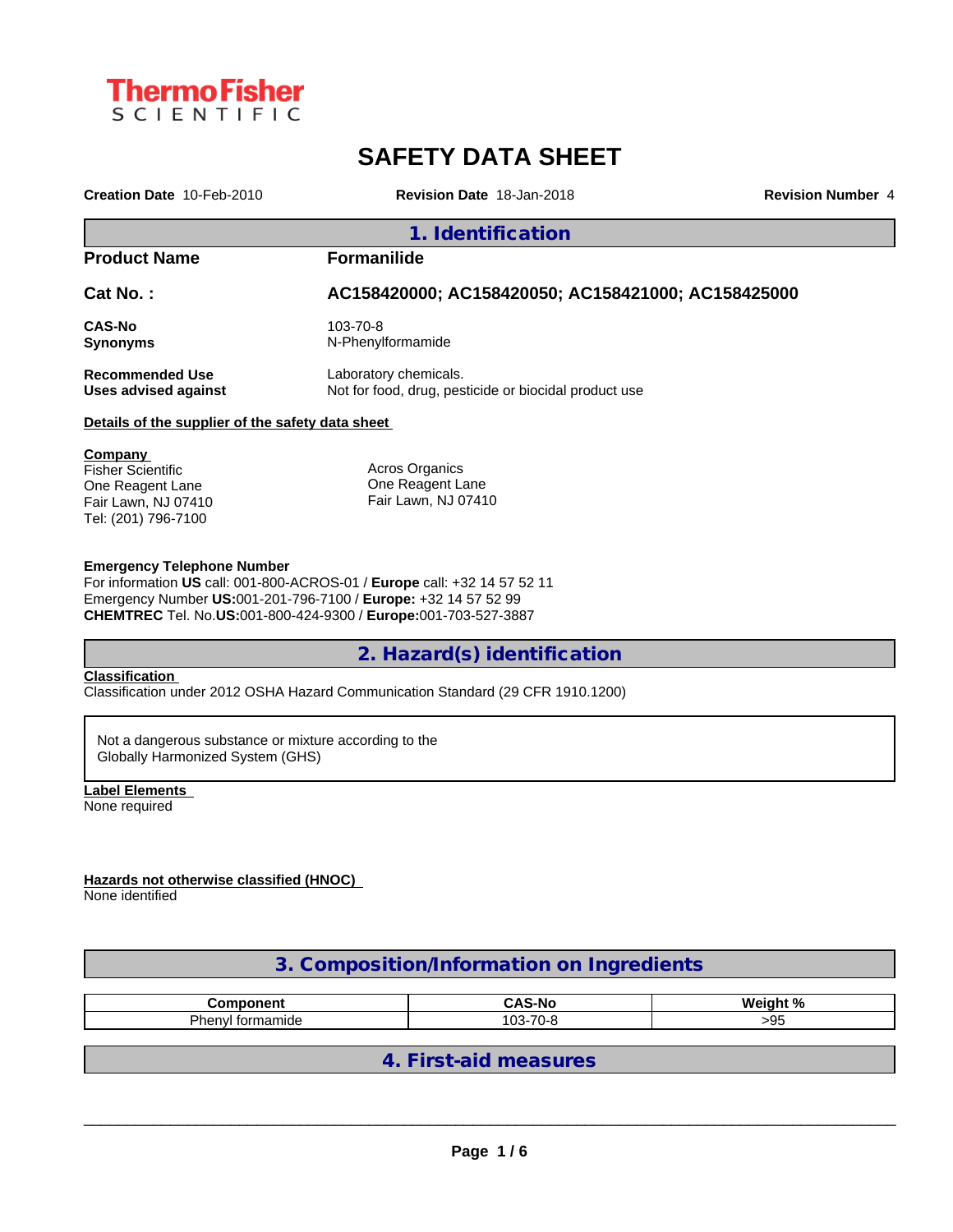| No information available.                                                                                                                   |
|---------------------------------------------------------------------------------------------------------------------------------------------|
|                                                                                                                                             |
| Do not induce vomiting. Never give anything by mouth to an unconscious person. Drink<br>plenty of water. If possible drink milk afterwards. |
| Remove from exposure, lie down. Move to fresh air.                                                                                          |
| Wash off immediately with soap and plenty of water while removing all contaminated<br>clothes and shoes.                                    |
| Rinse immediately with plenty of water, also under the eyelids, for at least 15 minutes.                                                    |
|                                                                                                                                             |

| <b>Suitable Extinguishing Media</b>                                                                                                                                                        | Water spray. Carbon dioxide (CO <sub>2</sub> ). Dry chemical. alcohol-resistant foam. |
|--------------------------------------------------------------------------------------------------------------------------------------------------------------------------------------------|---------------------------------------------------------------------------------------|
| Unsuitable Extinguishing Media                                                                                                                                                             | No information available                                                              |
| <b>Flash Point</b>                                                                                                                                                                         | > 112 °C / > 233.6 °F                                                                 |
| Method -                                                                                                                                                                                   | No information available                                                              |
| <b>Autoignition Temperature</b><br><b>Explosion Limits</b><br><b>Upper</b><br>Lower<br>Sensitivity to Mechanical Impact No information available<br><b>Sensitivity to Static Discharge</b> | No data available<br>No data available<br>No information available                    |

#### **Specific Hazards Arising from the Chemical**

Keep product and empty container away from heat and sources of ignition.

#### **Hazardous Combustion Products**

Nitrogen oxides (NOx) Carbon monoxide (CO) Carbon dioxide (CO2)

#### **Protective Equipment and Precautions for Firefighters**

As in any fire, wear self-contained breathing apparatus pressure-demand, MSHA/NIOSH (approved or equivalent) and full protective gear. Thermal decomposition can lead to release of irritating gases and vapors.

| <b>NFPA</b><br><b>Health</b>                                    | <b>Flammability</b>                                                                                                      | <b>Instability</b> | <b>Physical hazards</b><br>N/A |  |  |  |  |
|-----------------------------------------------------------------|--------------------------------------------------------------------------------------------------------------------------|--------------------|--------------------------------|--|--|--|--|
|                                                                 | 6. Accidental release measures                                                                                           |                    |                                |  |  |  |  |
| <b>Personal Precautions</b><br><b>Environmental Precautions</b> | Ensure adequate ventilation. Use personal protective equipment.<br>See Section 12 for additional ecological information. |                    |                                |  |  |  |  |

**Methods for Containment and Clean** Sweep up or vacuum up spillage and collect in suitable container for disposal. **Up**

|                 | 7. Handling and storage                                                                                                                                                                                   |
|-----------------|-----------------------------------------------------------------------------------------------------------------------------------------------------------------------------------------------------------|
| <b>Handling</b> | Avoid contact with skin and eyes. Avoid contact with clothing. Remove and wash<br>contaminated clothing before re-use. Avoid breathing vapors or mists. Do not ingest. Wash<br>thoroughly after handling. |
| <b>Storage</b>  | Keep in a dry, cool and well-ventilated place. Keep container tightly closed.                                                                                                                             |
|                 | 8. Exposure controls / personal protection                                                                                                                                                                |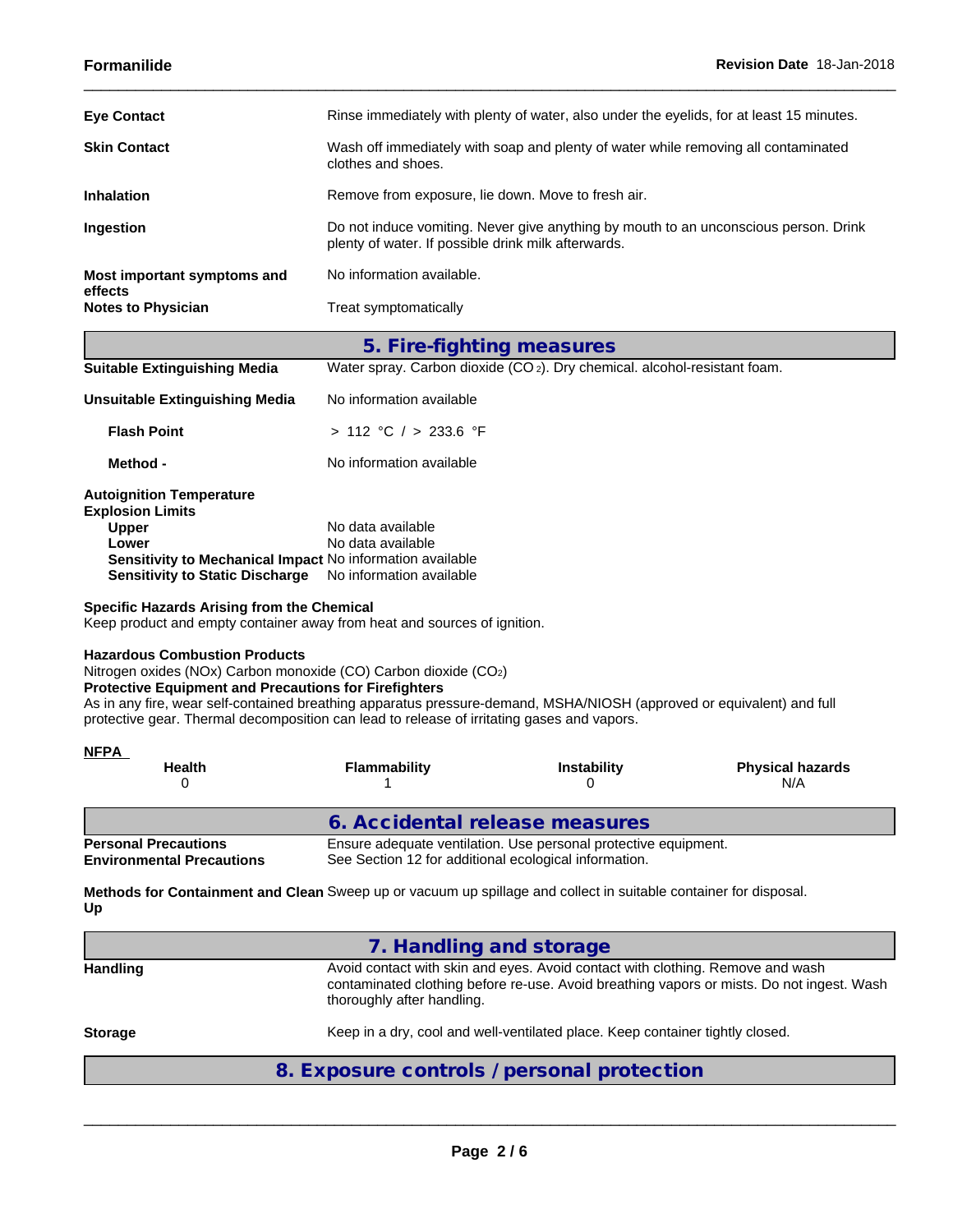| <b>Exposure Guidelines</b>           | This product does not contain any hazardous materials with occupational exposure<br>limitsestablished by the region specific regulatory bodies.                                   |
|--------------------------------------|-----------------------------------------------------------------------------------------------------------------------------------------------------------------------------------|
| <b>Engineering Measures</b>          | None under normal use conditions.                                                                                                                                                 |
| <b>Personal Protective Equipment</b> |                                                                                                                                                                                   |
| <b>Eye/face Protection</b>           | Wear appropriate protective eyeglasses or chemical safety goggles as described by<br>OSHA's eye and face protection regulations in 29 CFR 1910.133 or European Standard<br>EN166. |
| Skin and body protection             | Wear appropriate protective gloves and clothing to prevent skin exposure.                                                                                                         |
| <b>Respiratory Protection</b>        | No protective equipment is needed under normal use conditions.                                                                                                                    |
| <b>Hygiene Measures</b>              | Handle in accordance with good industrial hygiene and safety practice.                                                                                                            |
|                                      |                                                                                                                                                                                   |

# **9. Physical and chemical properties**

| <b>Physical State</b>                   | Powder Solid                  |
|-----------------------------------------|-------------------------------|
| Appearance                              | Light brown                   |
| Odor                                    | No information available      |
| <b>Odor Threshold</b>                   | No information available      |
| рH                                      | No information available      |
| <b>Melting Point/Range</b>              | 47 - 49 °C / 116.6 - 120.2 °F |
| <b>Boiling Point/Range</b>              | 271 °C / 519.8 °F @ 760 mmHg  |
| <b>Flash Point</b>                      | $> 112$ °C $/$ > 233.6 °F     |
| <b>Evaporation Rate</b>                 | Not applicable                |
| Flammability (solid,gas)                | No information available      |
| <b>Flammability or explosive limits</b> |                               |
| <b>Upper</b>                            | No data available             |
| Lower                                   | No data available             |
| <b>Vapor Pressure</b>                   | No information available      |
| <b>Vapor Density</b>                    | Not applicable                |
| <b>Specific Gravity</b>                 | 1.140                         |
| <b>Solubility</b>                       | No information available      |
| Partition coefficient; n-octanol/water  | No data available             |
| <b>Autoignition Temperature</b>         |                               |
| <b>Decomposition Temperature</b>        | No information available      |
| <b>Viscosity</b>                        | Not applicable                |
| <b>Molecular Formula</b>                | C7 H7 N O                     |
| <b>Molecular Weight</b>                 | 121.14                        |
|                                         |                               |

# **10. Stability and reactivity**

| <b>Reactive Hazard</b>                                                                             | None known, based on information available |  |  |  |  |
|----------------------------------------------------------------------------------------------------|--------------------------------------------|--|--|--|--|
| <b>Stability</b>                                                                                   | No information available.                  |  |  |  |  |
| <b>Conditions to Avoid</b>                                                                         | Incompatible products.                     |  |  |  |  |
| <b>Incompatible Materials</b>                                                                      | Oxidizing agents                           |  |  |  |  |
| Hazardous Decomposition Products Nitrogen oxides (NOx), Carbon monoxide (CO), Carbon dioxide (CO2) |                                            |  |  |  |  |
| <b>Hazardous Polymerization</b>                                                                    | No information available.                  |  |  |  |  |
| <b>Hazardous Reactions</b>                                                                         | None under normal processing.              |  |  |  |  |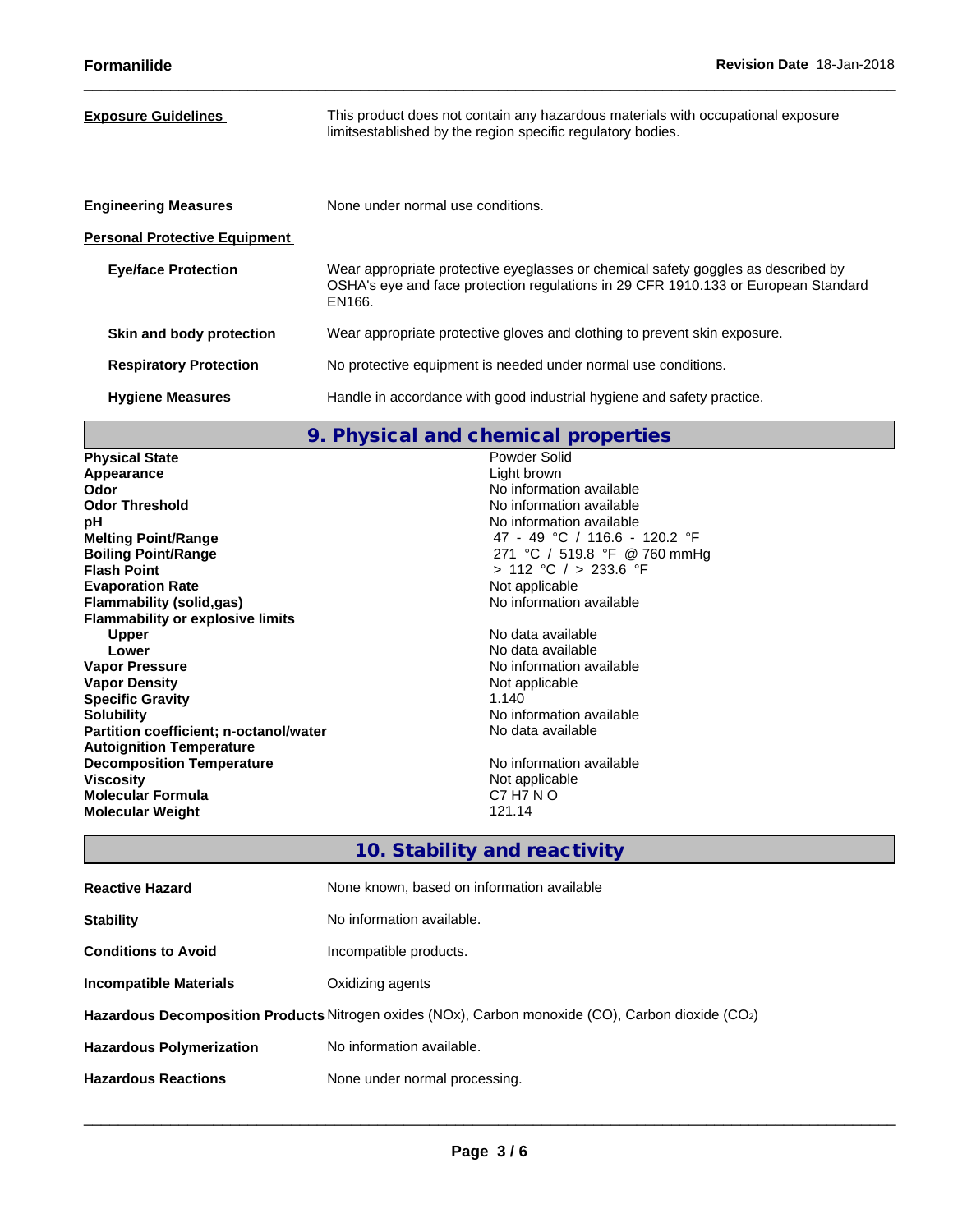|                                                                                                               |                                                                                                                                                                           | 11. Toxicological information                               |                                                                                          |             |            |  |  |  |
|---------------------------------------------------------------------------------------------------------------|---------------------------------------------------------------------------------------------------------------------------------------------------------------------------|-------------------------------------------------------------|------------------------------------------------------------------------------------------|-------------|------------|--|--|--|
| <b>Acute Toxicity</b>                                                                                         |                                                                                                                                                                           |                                                             |                                                                                          |             |            |  |  |  |
| <b>Product Information</b><br><b>Component Information</b>                                                    |                                                                                                                                                                           | No acute toxicity information is available for this product |                                                                                          |             |            |  |  |  |
| <b>Toxicologically Synergistic</b>                                                                            | No information available                                                                                                                                                  |                                                             |                                                                                          |             |            |  |  |  |
| <b>Products</b><br>Delayed and immediate effects as well as chronic effects from short and long-term exposure |                                                                                                                                                                           |                                                             |                                                                                          |             |            |  |  |  |
|                                                                                                               |                                                                                                                                                                           |                                                             |                                                                                          |             |            |  |  |  |
| <b>Irritation</b>                                                                                             | No information available                                                                                                                                                  |                                                             |                                                                                          |             |            |  |  |  |
| <b>Sensitization</b>                                                                                          | No information available                                                                                                                                                  |                                                             |                                                                                          |             |            |  |  |  |
| Carcinogenicity                                                                                               |                                                                                                                                                                           |                                                             | The table below indicates whether each agency has listed any ingredient as a carcinogen. |             |            |  |  |  |
| <b>CAS-No</b><br>Component                                                                                    | <b>IARC</b>                                                                                                                                                               | <b>NTP</b>                                                  | <b>ACGIH</b>                                                                             | <b>OSHA</b> | Mexico     |  |  |  |
| Phenyl formamide<br>103-70-8                                                                                  | Not listed                                                                                                                                                                | Not listed                                                  | Not listed                                                                               | Not listed  | Not listed |  |  |  |
| <b>Mutagenic Effects</b>                                                                                      | No information available                                                                                                                                                  |                                                             |                                                                                          |             |            |  |  |  |
| <b>Reproductive Effects</b>                                                                                   | No information available.                                                                                                                                                 |                                                             |                                                                                          |             |            |  |  |  |
| <b>Developmental Effects</b>                                                                                  | No information available.                                                                                                                                                 |                                                             |                                                                                          |             |            |  |  |  |
| <b>Teratogenicity</b>                                                                                         | No information available.                                                                                                                                                 |                                                             |                                                                                          |             |            |  |  |  |
| <b>STOT - single exposure</b>                                                                                 | None known                                                                                                                                                                |                                                             |                                                                                          |             |            |  |  |  |
| <b>STOT - repeated exposure</b>                                                                               | None known                                                                                                                                                                |                                                             |                                                                                          |             |            |  |  |  |
| <b>Aspiration hazard</b>                                                                                      | No information available                                                                                                                                                  |                                                             |                                                                                          |             |            |  |  |  |
| Symptoms / effects, both acute and No information available<br>delayed                                        |                                                                                                                                                                           |                                                             |                                                                                          |             |            |  |  |  |
| <b>Endocrine Disruptor Information</b>                                                                        | No information available                                                                                                                                                  |                                                             |                                                                                          |             |            |  |  |  |
| <b>Other Adverse Effects</b>                                                                                  |                                                                                                                                                                           |                                                             | The toxicological properties have not been fully investigated.                           |             |            |  |  |  |
|                                                                                                               |                                                                                                                                                                           | 12. Ecological information                                  |                                                                                          |             |            |  |  |  |
| <b>Ecotoxicity</b>                                                                                            |                                                                                                                                                                           |                                                             |                                                                                          |             |            |  |  |  |
|                                                                                                               |                                                                                                                                                                           |                                                             |                                                                                          |             |            |  |  |  |
| <b>Persistence and Degradability</b>                                                                          | Persistence is unlikely                                                                                                                                                   |                                                             |                                                                                          |             |            |  |  |  |
| <b>Bioaccumulation/ Accumulation</b>                                                                          | No information available.                                                                                                                                                 |                                                             |                                                                                          |             |            |  |  |  |
| <b>Mobility</b>                                                                                               |                                                                                                                                                                           |                                                             | . Will likely be mobile in the environment due to its water solubility.                  |             |            |  |  |  |
| Component                                                                                                     |                                                                                                                                                                           |                                                             |                                                                                          | log Pow     |            |  |  |  |
| Phenyl formamide                                                                                              |                                                                                                                                                                           |                                                             |                                                                                          | 1.15        |            |  |  |  |
|                                                                                                               |                                                                                                                                                                           | 13. Disposal considerations                                 |                                                                                          |             |            |  |  |  |
| <b>Waste Disposal Methods</b>                                                                                 |                                                                                                                                                                           |                                                             | Chemical waste generators must determine whether a discarded chemical is classified as a |             |            |  |  |  |
|                                                                                                               | hazardous waste. Chemical waste generators must also consult local, regional, and<br>national hazardous waste regulations to ensure complete and accurate classification. |                                                             |                                                                                          |             |            |  |  |  |
|                                                                                                               |                                                                                                                                                                           |                                                             |                                                                                          |             |            |  |  |  |
|                                                                                                               |                                                                                                                                                                           | 14. Transport information                                   |                                                                                          |             |            |  |  |  |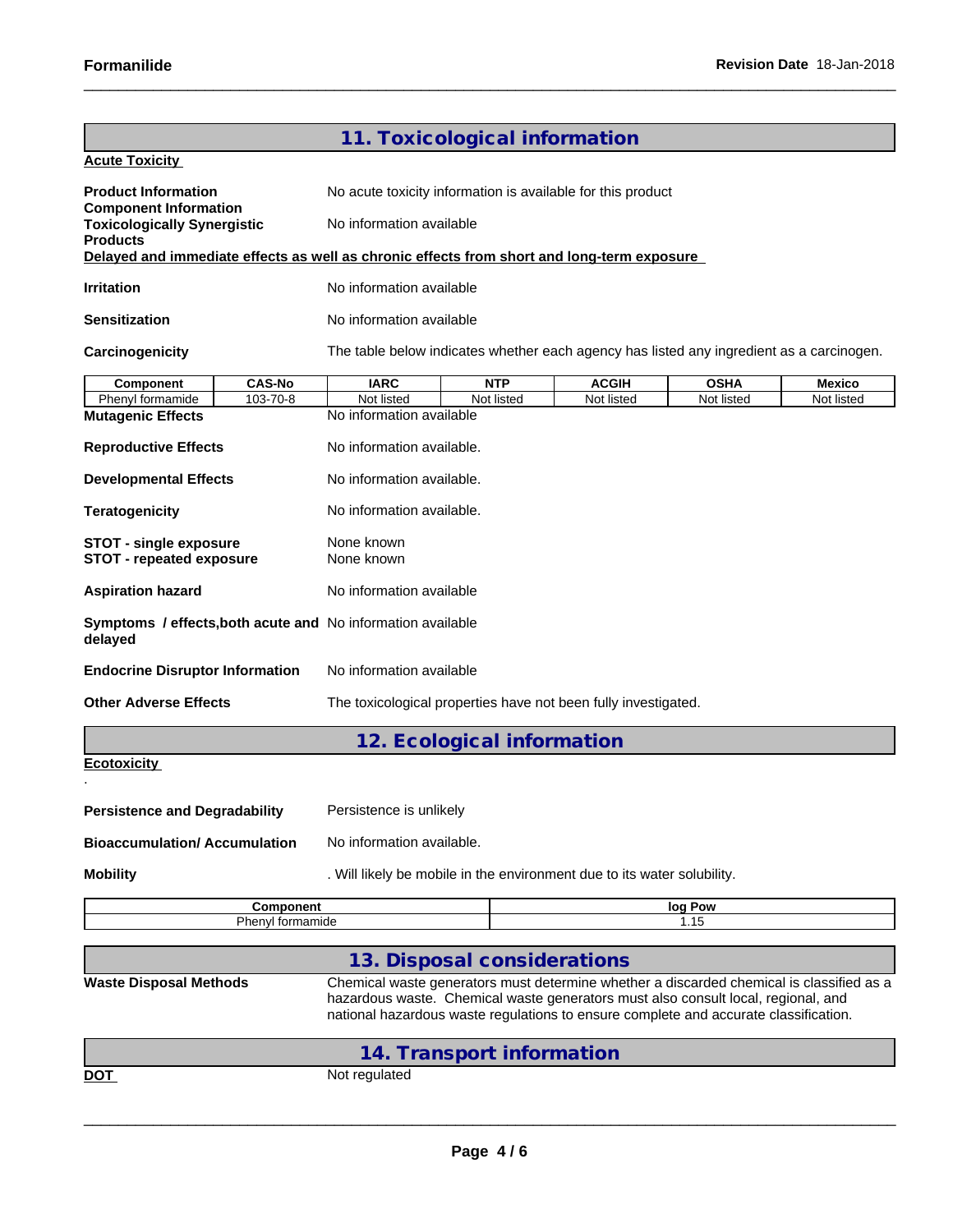| <u>TDG</u><br><b>IATA</b><br><b>IMDG/IMO</b> | Not regulated<br>Not regulated<br>Not regulated |  |
|----------------------------------------------|-------------------------------------------------|--|
|                                              | 15. Regulatory information                      |  |

**All of the components in the product are on the following Inventory lists:** X = listed

#### **International Inventories**

| <b>Component</b>      | TSC/<br>n | <b>DSL</b> | <b>NDSL</b><br>. | <b>EINECS</b><br>:v3                 | <b>ELINCS</b> | <b>NLP</b> | <b>PICCS</b> | <b>ENCS</b> | <b>AICS</b> | <b>IECSC</b> | $V = 0$<br>ะ⊍ะ<br><b>INL</b> |
|-----------------------|-----------|------------|------------------|--------------------------------------|---------------|------------|--------------|-------------|-------------|--------------|------------------------------|
| Phenyl<br>l formamide |           |            |                  | $\sqrt{2}$<br>0.00<br>-136-U<br>203- |               |            |              |             |             | . .          |                              |

**Legend: X - Listed**

**E - Indicates a substance that is the subject of a Section 5(e) Consent order under TSCA.**

**F - Indicates a substance that is the subject of a Section 5(f) Rule under TSCA.**

**N - Indicates a polymeric substance containing no free-radical initiator in its inventory name but is considered to cover the designated polymer made with any free-radical initiator regardless of the amount used.**

**P - Indicates a commenced PMN substance**

**R - Indicates a substance that is the subject of a Section 6 risk management rule under TSCA.**

**S - Indicates a substance that is identified in a proposed or final Significant New Use Rule**

**T - Indicates a substance that is the subject of a Section 4 test rule under TSCA.**

**XU - Indicates a substance exempt from reporting under the Inventory Update Rule, i.e. Partial Updating of the TSCA Inventory Data Base Production and Site Reports (40 CFR 710(B).**

**Y1 - Indicates an exempt polymer that has a number-average molecular weight of 1,000 or greater.**

**Y2 - Indicates an exempt polymer that is a polyester and is made only from reactants included in a specified list of low concern reactants that comprises one of the eligibility criteria for the exemption rule.**

#### **U.S. Federal Regulations**

| <b>Mexico - Grade</b>                                                       | No information available                                   |  |  |  |  |  |  |
|-----------------------------------------------------------------------------|------------------------------------------------------------|--|--|--|--|--|--|
| <b>Other International Regulations</b>                                      |                                                            |  |  |  |  |  |  |
| This product does not contain any DHS chemicals.                            |                                                            |  |  |  |  |  |  |
| <b>U.S. Department of Homeland Security</b>                                 |                                                            |  |  |  |  |  |  |
| <b>DOT Severe Marine Pollutant</b>                                          | N                                                          |  |  |  |  |  |  |
| Reportable Quantity (RQ):<br><b>DOT Marine Pollutant</b>                    | N<br>N                                                     |  |  |  |  |  |  |
| <b>U.S. Department of Transportation</b>                                    |                                                            |  |  |  |  |  |  |
| U.S. State Right-to-Know<br><b>Regulations</b>                              | Not applicable                                             |  |  |  |  |  |  |
| <b>California Proposition 65</b>                                            | This product does not contain any Proposition 65 chemicals |  |  |  |  |  |  |
| <b>CERCLA</b>                                                               | Not applicable                                             |  |  |  |  |  |  |
| <b>OSHA</b> Occupational Safety and Health Administration<br>Not applicable |                                                            |  |  |  |  |  |  |
| <b>Clean Air Act</b>                                                        | Not applicable                                             |  |  |  |  |  |  |
| <b>CWA (Clean Water Act)</b>                                                | Not applicable                                             |  |  |  |  |  |  |
| SARA 311/312 Hazard Categories                                              | See section 2 for more information                         |  |  |  |  |  |  |
| <b>SARA 313</b>                                                             | Not applicable                                             |  |  |  |  |  |  |
| <b>TSCA 12(b)</b>                                                           | Not applicable                                             |  |  |  |  |  |  |